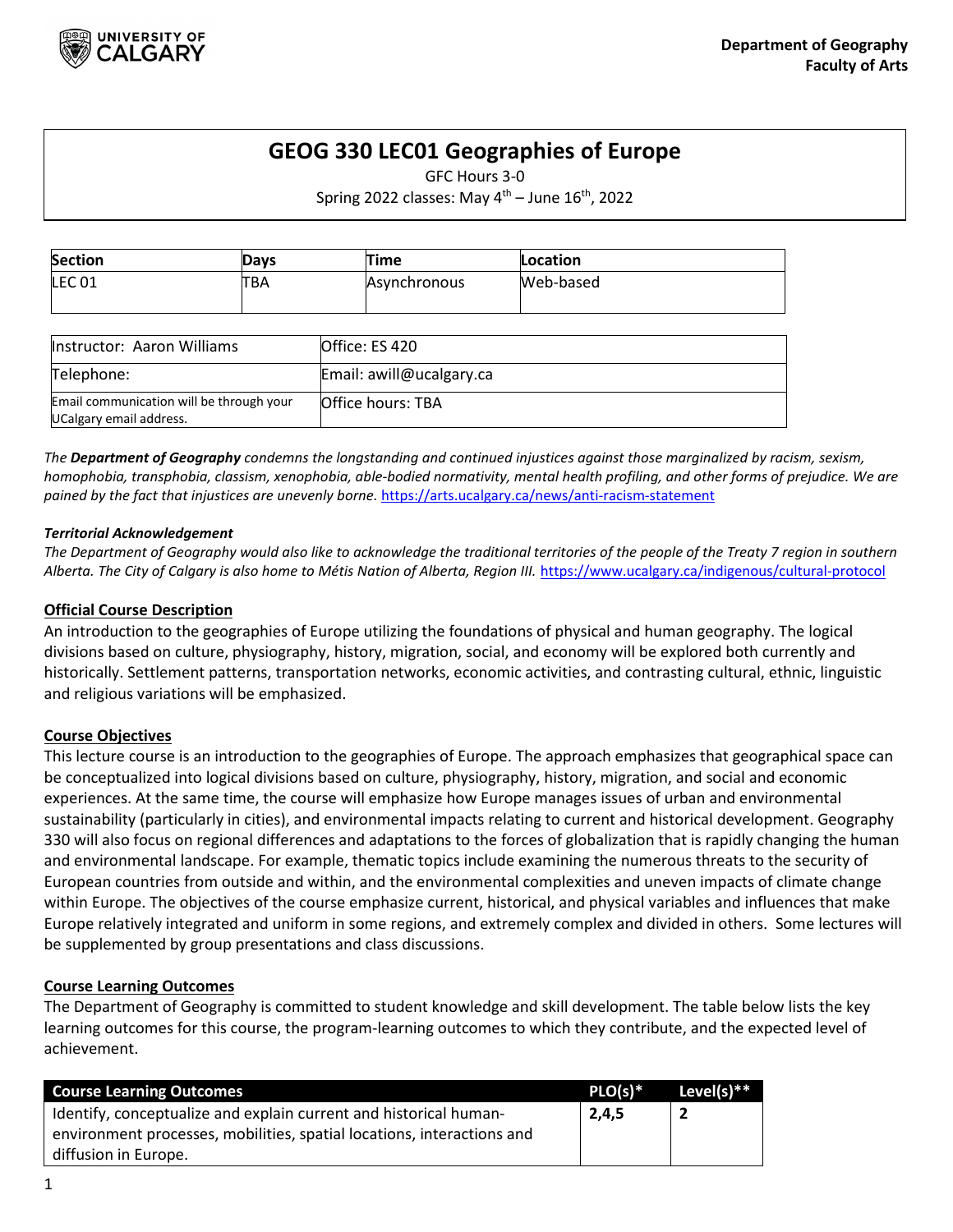

| Students should be able to use basic geographical knowledge,             | 5     | 2              |
|--------------------------------------------------------------------------|-------|----------------|
| communication and group skills to solve practical problems and issues    |       |                |
| within Europe.                                                           |       |                |
| Students should be able to evaluate the past, current and future         | 2,    | $\overline{2}$ |
| interconnections of the economies, cultures and politics of Europe to    |       |                |
| other realms, countries and Canada.                                      |       |                |
| Students should be able to communicate the basic vocabulary and          | 7,8   |                |
| fundamental concepts of regional analysis for geographical study         |       |                |
| Students should be able to apply ethical reasoning to complex issues and | 1,4,5 |                |
| problems such as climate change, resource use, and centrifugal forces    |       |                |
| that divide Europe today                                                 |       |                |
|                                                                          |       |                |

*\*PLOs = Program Learning Outcomes: 1 = reflect and communicate diverse human-environment perspectives, 2 = identify and explain human-environment processes, 3 = implement sampling, data collection, analyses and communication methods, 4 = analyze spatial and temporal aspects of human-environment systems, 5 = employ knowledge, arguments, and methodologies for solving human-environment problems, 6 = evaluate geospatial data and manipulate it to create cartographic products, 7 = communicate geographic concepts using oral, written, graphic, and cartographic modes, and 8 = demonstrate literacy skills. \*\*Levels: 1 = Introductory, 2 = Intermediate, and 3 = Advanced.*

## **Prerequisites**

No prerequisites required. There are no prerequisite skills for this course. All students should have access to a computer with a microphone and video (recommended). A stable internet connection is important as all the components are delivered on the internet.

#### **Course Format**

The course is offered as an asynchronous course. Recorded lectures, films, readings are provided on the class D2L site for each module. A detailed course schedule is posted on D2l under course content outlining the course material for each week and the quiz schedule. Lecture topic 00 posted on D2L explains in detail the course format, the course outline, course schedule, and the course components.

## **Learning Resources**

The European Culture Area (2020): A Systematic Geography (Changing Regions in a Global Context: New Perspectives in Regional Geography Series) Seventh Edition by Alexander B. Murphy, Terry G. Jordan-Bychkov , Bella Bychkova Jordan. **Required**

The only option for the bookstore is the e-version. You can purchase the text at the following University of Calgary bookstore site.

[https://calgary-store.vitalsource.com/products/the-european-culture-area-alexander-b-murphy-terry-g](https://calgary-store.vitalsource.com/products/the-european-culture-area-alexander-b-murphy-terry-g-v9781538127605?term=9781538127599)[v9781538127605?term=9781538127599.](https://calgary-store.vitalsource.com/products/the-european-culture-area-alexander-b-murphy-terry-g-v9781538127605?term=9781538127599)

Print versions may be available used but the only version that is viable to use for this course is the 2020  $7<sup>th</sup>$  edition. There is a 10+ year difference between the  $6<sup>th</sup>$  and  $7<sup>th</sup>$  edition in publication.

Further readings to be posted on D2L.

## **Learning Technologies and Requirements**

In order to successfully engage in their learning experiences at the University of Calgary, students taking online, remote and blended courses are required to have reliable access to the following technology.

- A computer with a supported operating system, as well as the latest security and malware updates
- A current and updates web browser
- Webcam (built in or external)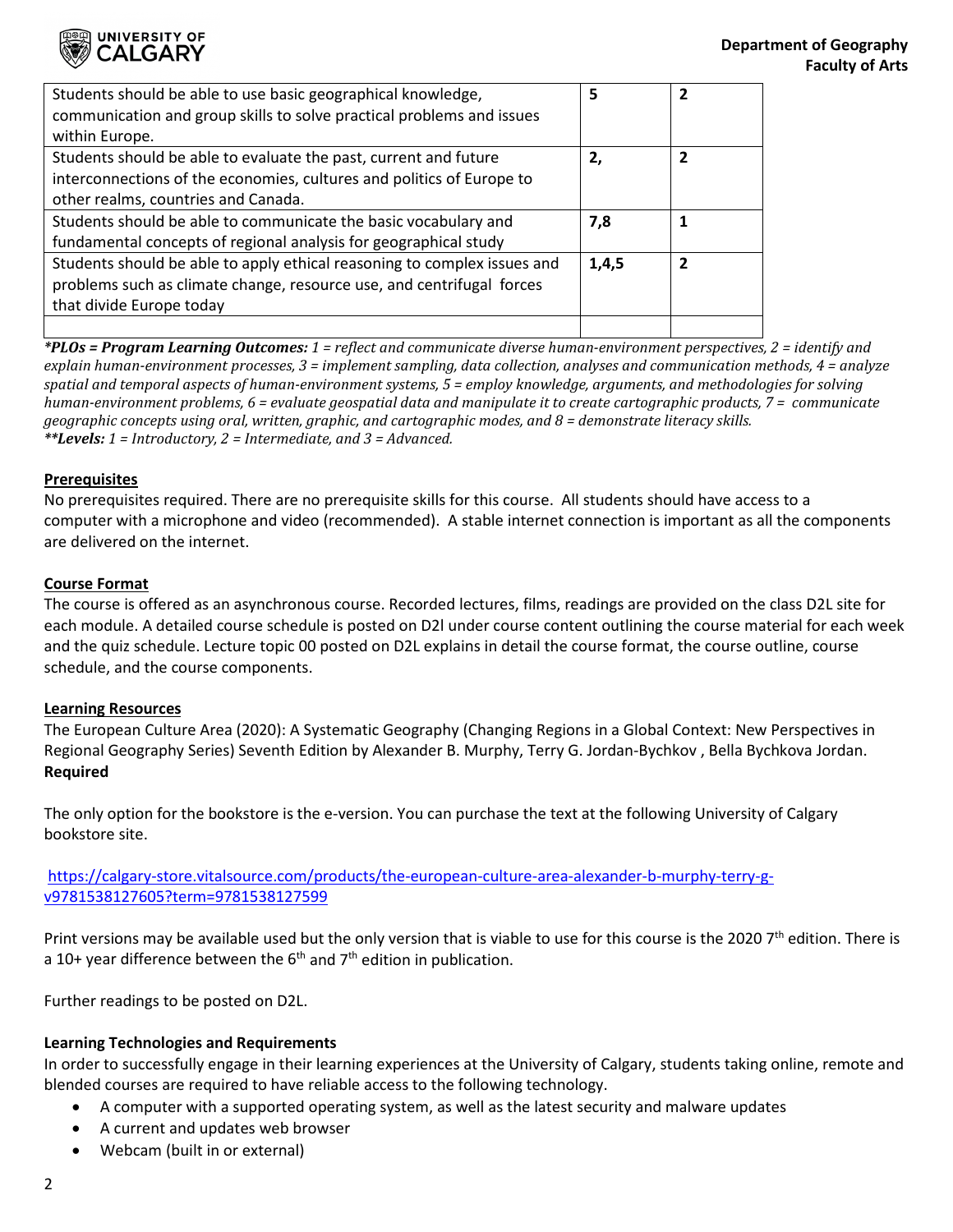

- Microphone and speaker (built in or external) or headset with microphone
- Broadband internet connection

# **Assessment Methods**

# **Grading (Weighting)**

| Online quizzes | 45% Administered online via D2L       |
|----------------|---------------------------------------|
|                |                                       |
|                |                                       |
|                |                                       |
|                |                                       |
|                |                                       |
| Term project   | 40% (group and individual components) |
| Final exam     | 15% Administered online via D2L       |
|                |                                       |

- There will not be a Registrar Scheduled exam during the exam period.
- It is **not** essential to pass all components to pass the course as a whole.
- Exams are administered through D2L. Students are not allowed to confer with anyone else about the quiz content.

## **Missed deadline**

- If you miss an online exam, inform the instructor within 24 hours prior to the deadline. It is at the instructor's discretion whether there is a valid reason for a student missing a quiz or the final exam.
- Late assignment components will be assessed a 20% penalty per day (or portion thereof) unless accompanied with a valid reason.

In the event that a student misses a midterm or any course work due to illness, supporting documentation, such as a medical note or a statutory declaration may be requested<https://www.ucalgary.ca/pubs/calendar/current/m-1.html> Please refer to<https://www.ucalgary.ca/registrar/registration/appeals/student-faq> for frequently asked questions concerning the provision of a medical note/statutory declaration.

# **Exams & Deferrals** <https://www.ucalgary.ca/registrar/exams>

# **Exemptions to the Examination and Tests Regulations (if applicable)**

**Exams and Assignments:** 

- The quizzes and final exam will be completed online on D2L under the quizzes menu in the assessments dropdown menu. The mid-terms and final will be available on a designated time on the day of the exam.
- Further instruction regarding quizzes and final exam will be provided in lecture topic 00, the introduction to the course.
- Exams are administered through D2L.

# **Additional Course Information**

**Students are not allowed to confer with anyone else regarding the content of Exams. This includes the following communication or actions:**

• The use of collaborative websites, file sharing sites, e-mail, chats, "tutoring" sites such as CourseHero, Chegg, Discord etc., during the assessment period. **Those running these sort of sharing platforms should turn them off during the exam or quiz period.**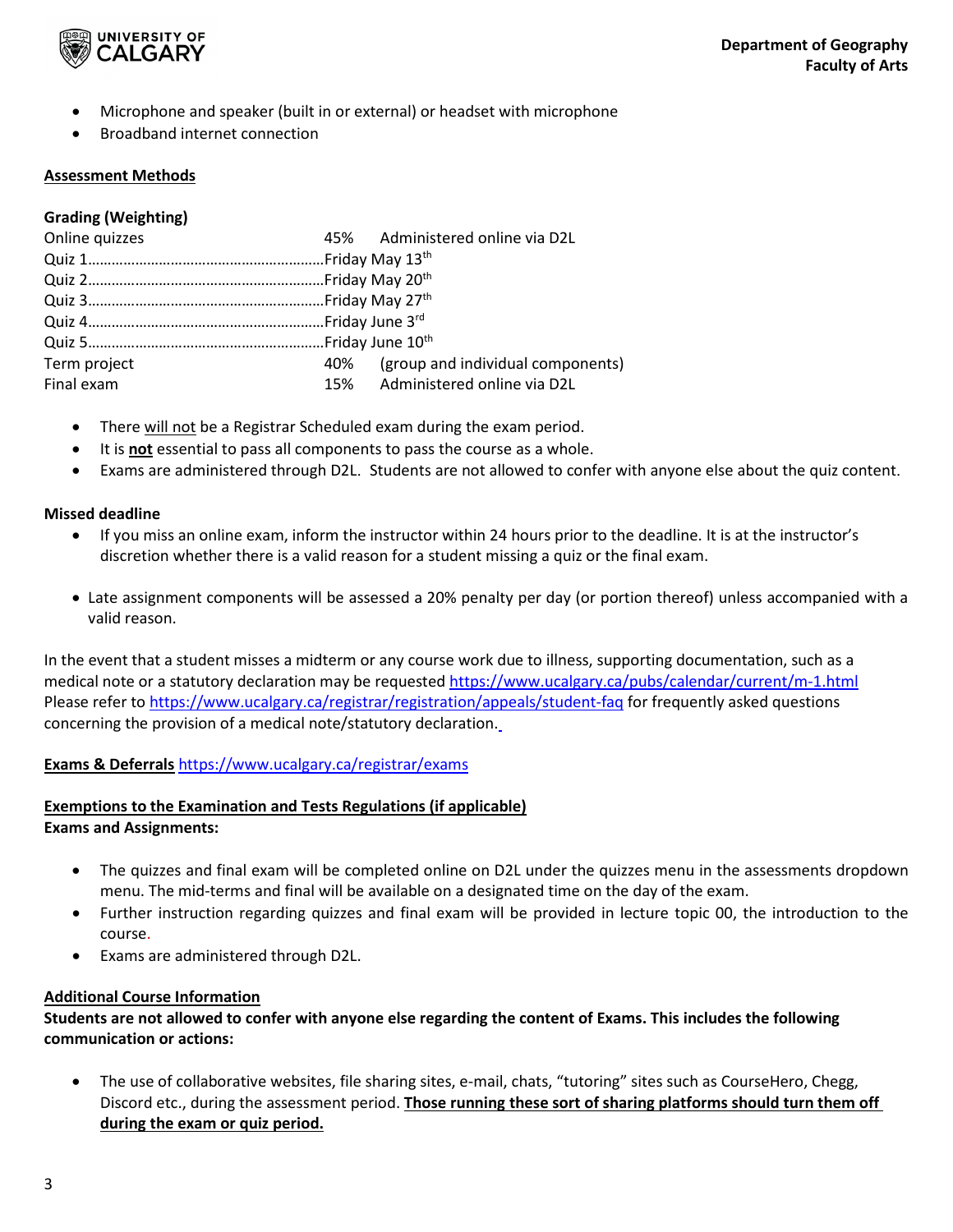

- Posting online or sharing of the instructor's slides, lectures, pictures, or other proprietary materials is not permitted and is considered plagiarism.
- The use of online materials **not** provided by the instructor on exams or quizzes is not allowed.

# **Grading System**

| $96 - 100$ A+ | $77 - 80$ B  | $59 - 61$ C- |  |
|---------------|--------------|--------------|--|
| $90 - 95$ A   | $71 - 76$ B- | $55 - 58$ D+ |  |
| $86 - 89$ A-  | $65 - 70$ C+ | $50 - 54$ D  |  |
| $81 - 85$ B+  | $62 - 64$ C  | $0 - 49$ F   |  |

## **Supplementary Fees** N/A

# **Referencing Standard**

In written work presented in this class, the accepted method for referencing the work of others will be in APA format. Please see [https://apastyle.apa.org](https://apastyle.apa.org/) or

[https://owl.purdue.edu/owl/research\\_and\\_citation/apa\\_style/apa\\_formatting\\_and\\_style\\_guide/general\\_format.html](https://owl.purdue.edu/owl/research_and_citation/apa_style/apa_formatting_and_style_guide/general_format.html)

## **Important Dates**

The last day to drop this course and receive a tuition fee refund is **Monday May 9th, 2022**. The last day to withdraw from this course is **Thursday, June 16th, 2022**.

For additional detailed course information posted by the instructor, visit the course Desire2Learn page online at [https://d2l.ucalgary.ca/d2l/home.](https://d2l.ucalgary.ca/d2l/home)

# **Writing support**

Please note writing support resources provided by the Student Success Centre [https://ucalgary.ca/ssc/resources/writing](https://ucalgary.ca/ssc/resources/writing-support)[support](https://ucalgary.ca/ssc/resources/writing-support) and the library<https://library.ucalgary.ca/guides/writinghelp>

## **University of Calgary Academic Integrity Policy**

Academic integrity is the foundation of the development and acquisition of knowledge and is based on values of honesty, trust, responsibility, and respect. We expect members of our community to act with integrity. The University Calendar includes a statement on the principles of conduct expected of all members of the university community (including students, faculty, administrators, any category of staff, practicum supervisors, and volunteers), whether on or off university property. This statement applies in all situations where members of the university community are acting in their university capacities. All members of the university community have a responsibility to familiarize themselves with the principles of conduct statement, which is available at: [www.ucalgary.ca/pubs/calendar/current/k.html.](http://www.ucalgary.ca/pubs/calendar/current/k.html)

## **Plagiarism, Cheating, and Student Misconduct**

The University of Calgary is committed to the highest standards of academic integrity and honesty. Students are expected to be familiar with these standards regarding academic honesty and to uphold the policies of the University in this respect.

Academic dishonesty is not an acceptable activity at the University of Calgary, and students are **strongly advised** to read the Student Misconduct section in the University Calendar at[: www.ucalgary.ca/pubs/calendar/current/k-3.html.](http://www.ucalgary.ca/pubs/calendar/current/k-3.html) Often, students are unaware of what constitutes academic dishonesty or plagiarism. The most common are (1) presenting another student's work as your own, (2) presenting an author's work or ideas as your own without adequate citation, and (3) using work completed for another course. Such activities will not be tolerated in this course, and students suspected of academic misconduct will be dealt with according to the procedures outlined in the calendar at: [https://www.ucalgary.ca/legal-services/university-policies-procedures/student-academic](https://www.ucalgary.ca/legal-services/university-policies-procedures/student-academic-misconduct-procedure)[misconduct-procedure](https://www.ucalgary.ca/legal-services/university-policies-procedures/student-academic-misconduct-procedure)

For students wishing to know more about what constitutes plagiarism and how to properly cite the work of others, the Department of Geography recommends that they attend Academic Integrity workshops offered through the Student Success Centre: <https://www.ucalgary.ca/student-services/student-success/learning/academic-integrity>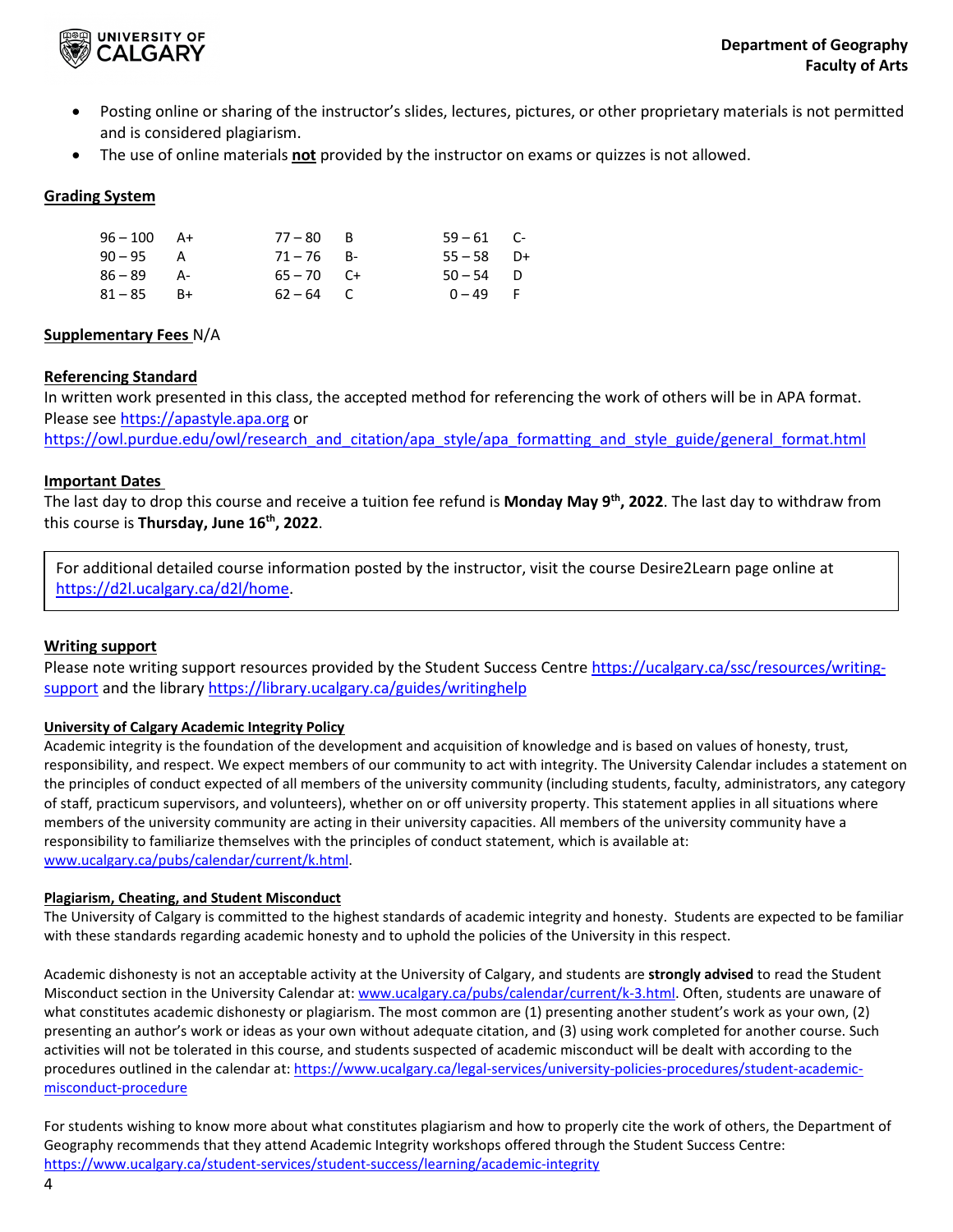

## **Instructor Intellectual Property**

Information on Instructor Intellectual Property can be found a[t https://www.ucalgary.ca/legal-services/university-policies](https://www.ucalgary.ca/legal-services/university-policies-procedures/intellectual-property-policy)[procedures/intellectual-property-policy](https://www.ucalgary.ca/legal-services/university-policies-procedures/intellectual-property-policy)

## **Freedom of Information and Protection of Privacy**

Freedom of Information and Protection of Privacy (FOIP) legislation in Alberta disallows the practice of having students retrieve assignments from a public place, such as outside an instructor's office, the department office, etc. Term assignments will be returned to students individually, during class or during the instructor's office hours; if students are unable to pick up their assignments from the instructor, they must provide the instructor with a stamped, self-addressed envelope to be used for the return of the assignment.

#### **Research**

• There is no research on human or animal subjects in this course.

#### **Posting of Grades and Picking-up of Assignments**

Graded assignments will be returned by the instructor or teaching assistant electronically through the course D2L webpage. Grades and assignments will not be available at the Department of Geography's main office and assignments cannot be dropped off at the Department Office. Submissions must be made in D2l unless otherwise instructed. No assignments will be accepted by e-mail to the Instructor or Teach Assistant unless instructed

#### **Academic Accommodations**

It is the student's responsibility to request academic accommodations, according to the university policies and procedures listed in the University Calendar.

The student accommodation policy can be found at[: https://www.ucalgary.ca/pubs/calendar/current/b-6-1.html](https://www.ucalgary.ca/pubs/calendar/current/b-6-1.html) Students needing an accommodation because of a disability or medical condition should communicate this need to Student Accessibility Services in accordance with the Procedure for Accommodations for Students with Disabilities[: https://www.ucalgary.ca/legal](https://www.ucalgary.ca/legal-services/university-policies-procedures/accommodation-students-disabilities-procedure)[services/university-policies-procedures/accommodation-students-disabilities-procedure](https://www.ucalgary.ca/legal-services/university-policies-procedures/accommodation-students-disabilities-procedure)

Students needing an accommodation based on a protected ground other than disability should communicate this need, preferably in writing to their instructor or the Department Head (email[: freeman@ucalgary.ca\)](mailto:freeman@ucalgary.ca).

## **Learning Technologies and Requirements**

In order to successfully engage in their learning experiences at the University of Calgary, students taking online, remote and blended courses are required to have reliable access to the following technology.

- A computer with a supported operating system, as well as the latest security and malware updates
- Office 365 (free for students at the University of Calgary
- A current and updates web browser
- Webcam (built in or external)
- Microphone and speaker (built in or external) or headset with microphone
- Broadband internet connection

## **Timed Assessments for Online and Blended Courses**

- Online quizzes and the final exam will be completed on D2L under the quizzes menu in the assessments dropdown menu. The exams will be available from 12am to 11:59 pm on the day of the quiz and the final. For example, the first quiz Friday May13th will be available at 12am on the 13<sup>th</sup> and will be available for the 24-hour period until 11:59 pm (23:59) on Friday May  $13<sup>th</sup>$ . Once starting the quizzes and final you will have the allotted time to complete the exam. Further instruction regarding quizzes and final exam will be provided in lecture topic 00, the introduction to the course.
- If there are an any technical issues in completing the exams the student is required to contact the instructor right away. The exam will then be set up for the student to complete on D2L at a later time when the technical issue has been resolved.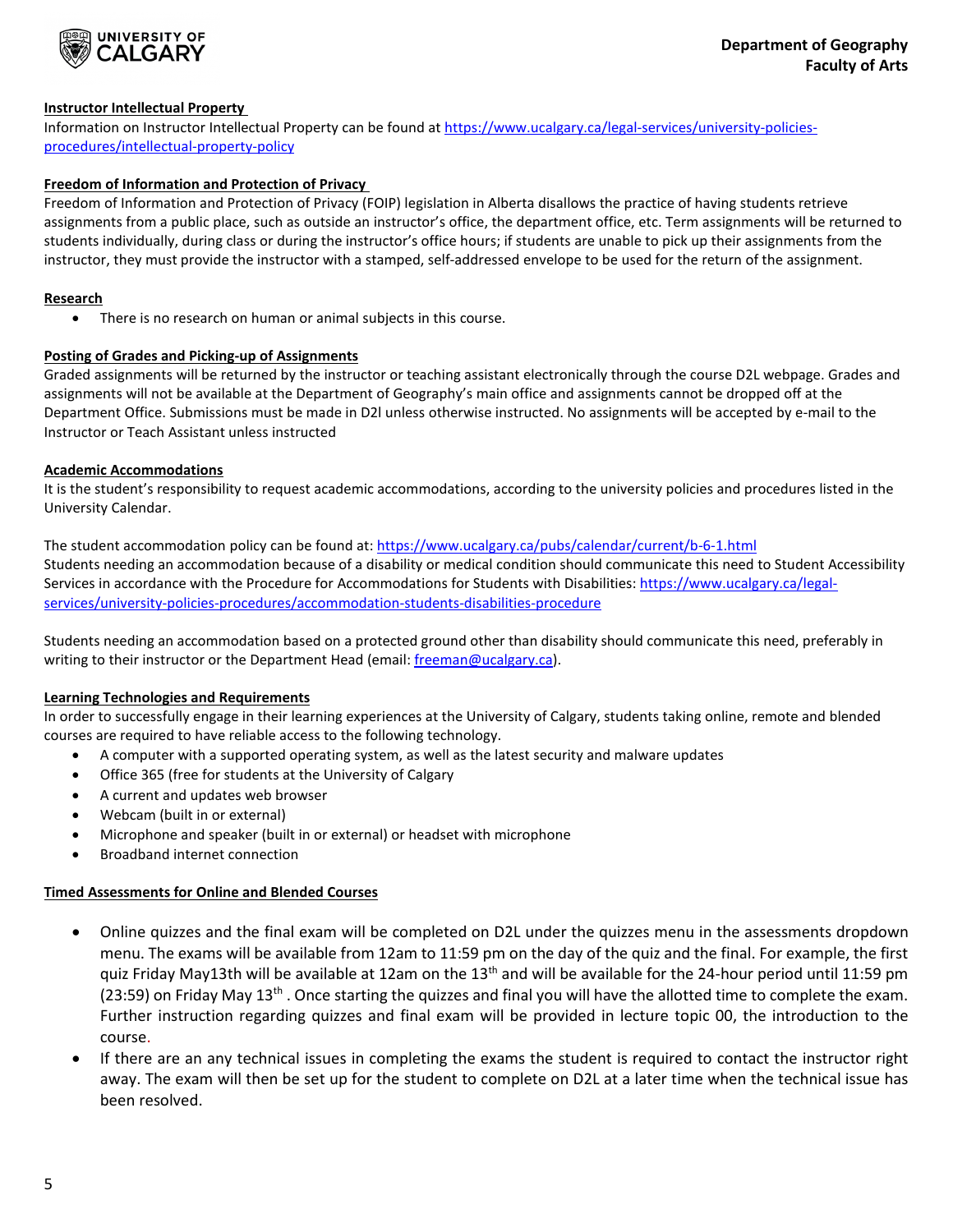

#### **Guidelines for Zoom Sessions**

Although there are no zoom sessions scheduled for this asynchronous class, you may choose to meet with the instructor on ZOOM by appointment. Zoom is a video conferencing program that will allow us to meet at specific times for a "live" video conference, so that we can have the opportunity to meet each other virtually and discuss relevant course topics as a learning community.

To help ensure Zoom sessions are private, do not share Zoom link or password with others, or on any social media platforms. Zoom links and passwords are only intended for students registered in the course. Zoom recordings and materials presented in Zoom, including any teaching materials, must not be shared, distributed or published without the instructor's permission.

The use of video conferencing programs relies on participants to act ethically, honestly and with integrity; and in accordance with the principles of fairness, good faith and respect (as per the Code of Conduct). When entering Zoom or other video conferencing sessions (such as MS Teams), you play a role in helping create an effective, safe and respectful learning environment.

Please be mindful of how your behavior in these sessions may affect others. Participants are required to us names officially associated with their UCID (legal or preferred names listed in the Student Centre) when engaging in these activities. Instructors/moderators can remove those whose names do not appear on class rosters. Non-compliance may be investigated under relevant University of Calgary conduct policies (e.g. Student Non Academic Misconduct Policy). If participants have difficulties complying with this requirement, they should email the instructor of the class explaining why, so the instructor may consider whether to grant an exception, and on what terms. For more information on how to get the most out of your Zoom sessions visit: [https://elearn.ucalgary.ca/guidelines-for-zoom/.](https://elearn.ucalgary.ca/guidelines-for-zoom/)

If you are unable to attend a Zoom session, please contact your instructor to arrange an alternative activity for the missed session (e.g., to review a recorded session). Please be prepared, as best as you are able, to join class in a quiet space that will allow you to be fully present and engaged in Zoom sessions. Students will be advised by their instructor when they are expected to turn on their webcam (for group work, presentations, etc.).

The instructor may record online Zoom class sessions for the purposes of supporting student learning in this class – such as making the recording available for review of the session or for students who miss a session. Students will be advised before the instructor initiates a recording of a Zoom session. These recordings will be used to support student learning only and will not be shared or used for any other purpose.

## **Media Recording (if applicable)**

Please refer to the following statement on media recording of students: [https://elearn.ucalgary.ca/wp](https://elearn.ucalgary.ca/wp-content/uploads/2020/05/Media-Recording-in-Learning-Environments-OSP_FINAL.pdf)[content/uploads/2020/05/Media-Recording-in-Learning-Environments-OSP\\_FINAL.pdf](https://elearn.ucalgary.ca/wp-content/uploads/2020/05/Media-Recording-in-Learning-Environments-OSP_FINAL.pdf)

#### **Course evaluations and student feedback**

Student feedback will be sought at the end of the course through the standard University Student Ratings of Instruction (USRI) and Faculty course evaluation forms.

## **Accessibility**

Students need to see the lecture (visually) in order to get all of the information. Yuja captions are available for most but not all lectures. Yuja captions are not reliable because they are often misinterpreted by Yuga. Captions will not be edited. <https://elearn.ucalgary.ca/category/yuja/getting-started-yuja/>

#### **Copyright Legislation**

All students are required to read the University of Calgary policy on Acceptable Use of Material Protected by Copyright <https://www.ucalgary.ca/legal-services/university-policies-procedures/acceptable-use-material-protected-copyright-policy> and requirements of the copyright act [\(https://laws-lois.justice.gc.ca/eng/acts/C-42/index.html\)](https://laws-lois.justice.gc.ca/eng/acts/C-42/index.html) to ensure they are aware of the consequences of unauthorised sharing of course materials (including instructor notes, electronic versions of textbooks etc.). Students who use material protected by copyright in violation of this policy may be disciplines under the Non-Academic Misconduct Act.

#### **Wellness and Mental Health Resources**

The University of Calgary recognizes the pivotal role that student mental health plays in physical health, social connectedness, and academic success and aspires to create a caring and supportive campus community where individuals can freely talk about mental health and receive supports when needed. We encourage you to explore the mental health resources available throughout the